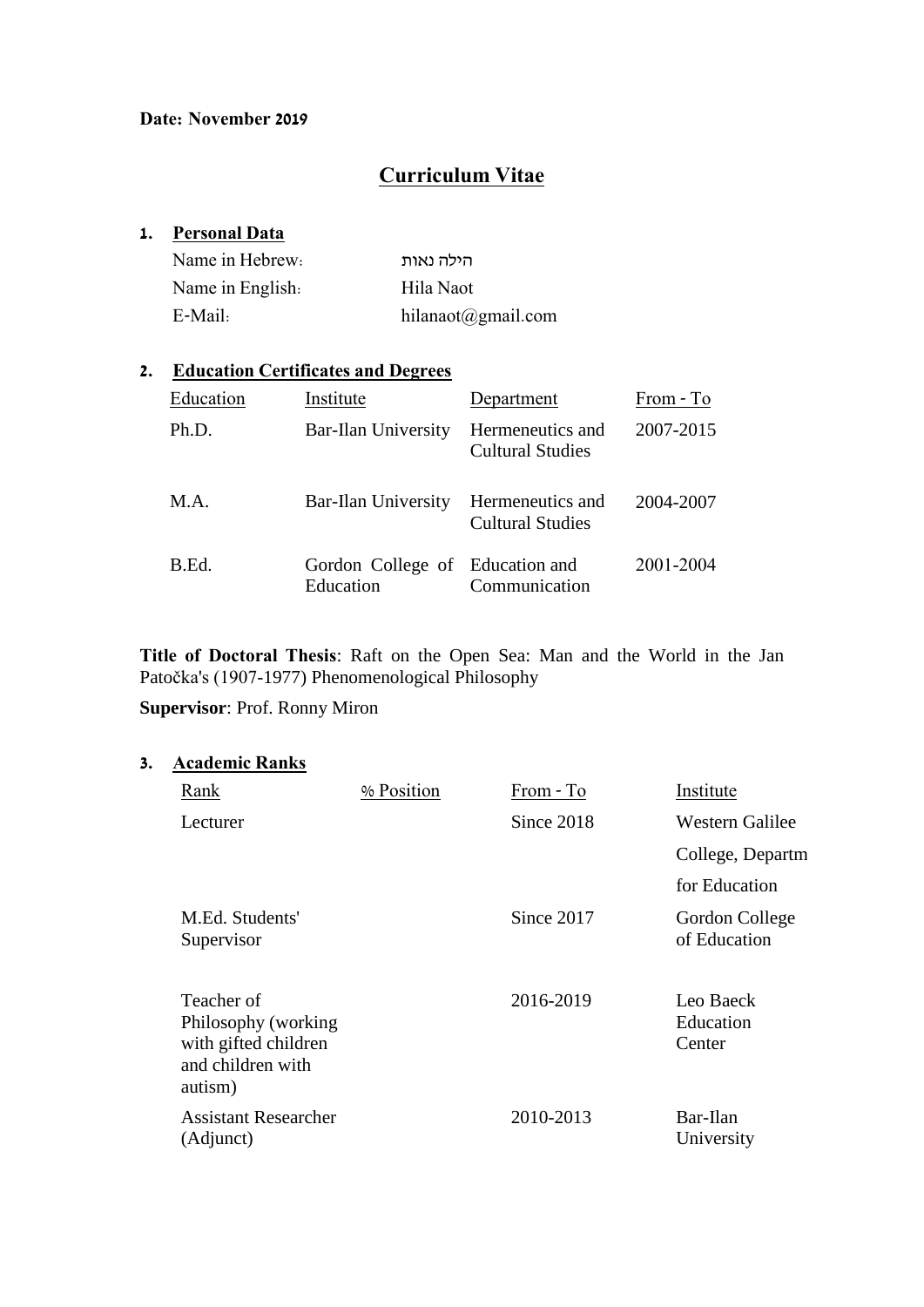#### **4. Supervising Graduate and Post-Graduate Students**

Names of M.A. Students (supervised by the lecturer)

| Name of Student                                                                                                                                          | Year of Completion | Co-Supervisor |
|----------------------------------------------------------------------------------------------------------------------------------------------------------|--------------------|---------------|
| Larisa Gorbenko<br>(Writing of Social)<br><b>Stories with Children</b><br>on Autistic Spectrum<br>that are integrated<br>within Normative<br>Classrooms) | 2018               |               |
| Nira Gilad                                                                                                                                               | 2019               |               |
| (Why did I Become<br><b>Teacher</b> ? Perceptions<br>of job Selections as<br>Educators among<br>teachers in generation<br>Y)                             |                    |               |

#### **5. Grants and Awards**

| Year      | Name of Grant/Award                       |
|-----------|-------------------------------------------|
| 2007-2011 | President's Stipend (Bar-Ilan University) |

#### **6. Active Participation in Conferences (Only from 2001)**

"Why should we care about the Nature? Contribution of Philosophy of the 20th Century." There is Nature in Golan Heights: Ecology, Philosophy and Innovation. Ohalo College, December 2017.

"Movement of Love and Desire in Jan Patočka's Philosophy." Basic Concepts in Culture Studies. Bar-Ilan University, December 2016.

"The 'World' as the Apriori and Ontological Condition of Visibility." The 3rd Conference of Visual Culture, Bar-Ilan University, April 2009.

#### **7. Additional Professional Experience (Public Positions)**

Teacher in HuGordon – Rethorics

Teacher (The Hebrew Reali School, Oren School in Haifa) – Philosophy with Children, Communication, Visual Literacy etc.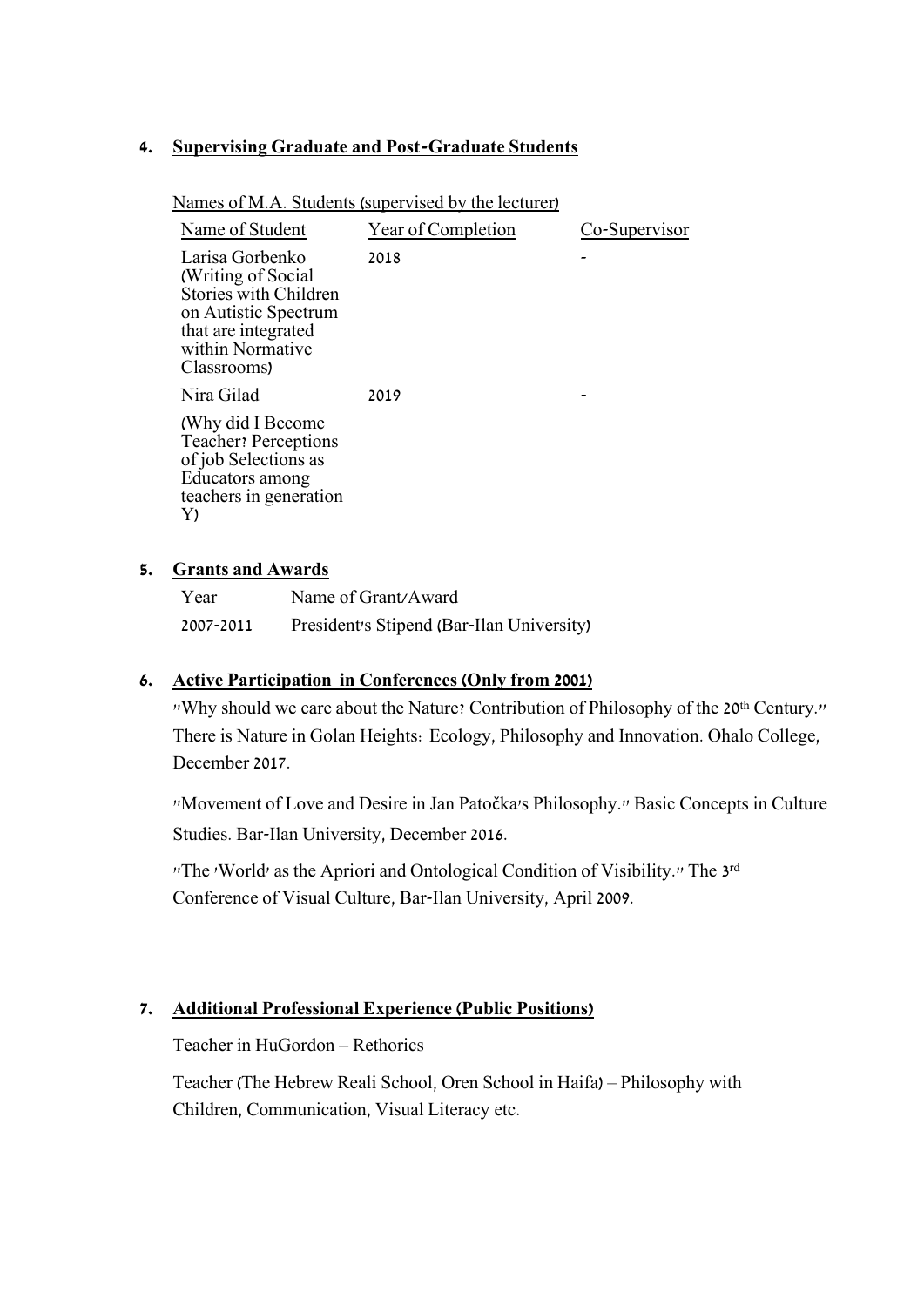## **8. Scientific Areas of Specialization**

Philosophy, esp. Phenomenology, Hermeneutics and Existentialism, Ethics and Esthetics. Philosophy of Breathing, Philosophy with Children.

Teaching and Education, Didactics, Alternative Methods in Education, Philosophy of Education, Spirit in Education, Philosophical Sensitivity, Education and Gender, Creative Thinking and Supporting Creativity in Classroom, Autism and Philosophy, Autism and and its Representations in Film.

## **9. Miscellaneous**

Mind-Body Therapist (Breathwork).